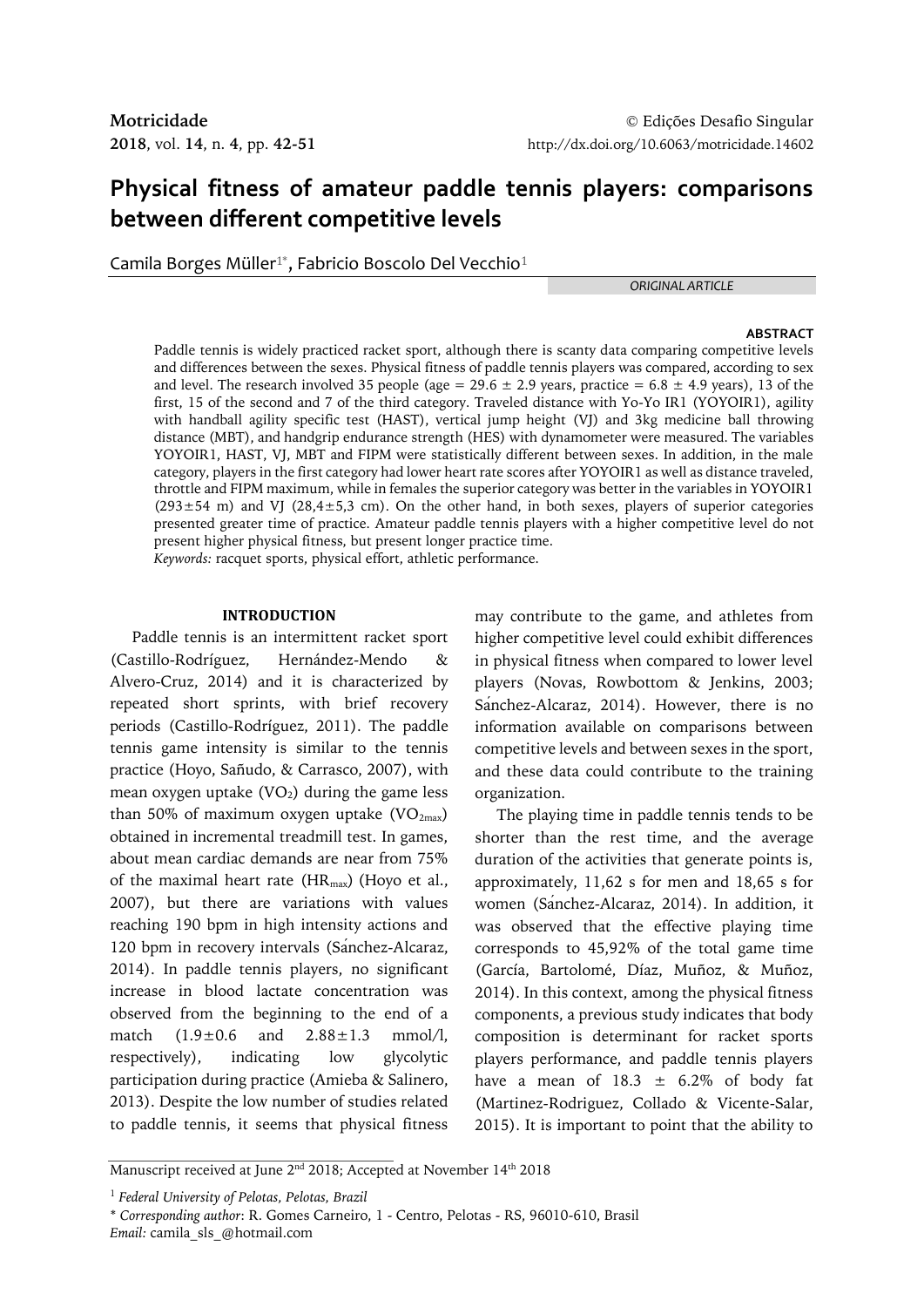produce muscular strength at high speed is essential for racket sports and anaerobic power is required in highly explosive movements (Groppel & Roetert, 1992). For the paddle tennis match, the handgrip isometric strength is also relevant, especially to execute successive actions holding the racket (Zanchet & Del Vecchio, 2013), and has been associated with a greater chance of success in some sports modalities (Bonitch‐ Góngora & Almeida, 2014). From the aerobic point of view, the game intensity is close to the demand of individual tennis, as well as the  $VO<sub>2</sub>$ of players from both sports is similar in both maximum (55.64  $\pm$  8.84 ml<sup>-1</sup>·kg<sup>-1</sup>·min) and mean values during the game (Hoyo et al, 2007). However, the actual physical requirements during matches are different, due to the shorter distance covered by the paddle tennis player and greater number of actions in individual tennis (Hoyo et al, 2007). As in tennis (Kovacs, 2007), paddle tennis requires efforts characterized by quick starts, braking and repeated strokes ranging from moderate to sub-maximal intensities (Amieba & Salinero, 2013). Additionally, in Brazil, competitors are organized into five categories in both sexes, due to competitive success.

Practitioners of racket sports need to know and develop their physical abilities in order to increase the competitive level (Sánchez-Alcaraz, 2014). Due to the growth of paddle tennis in the last years, the analysis of physical aspects is relevant to improve the players' training programs (Hoyo et al., 2007). In addition, new studies are needed to explore field tests that are adequate to the modality (Priego Quesada et al., 2013). Still, despite the paddle tennis' popularity in some countries and athletes' performance is developing, the scientific literature on this sport is rather scarce (Castillo-Rodríguez et al., 2014), which reflects less information for the design of more effective interventions. It should be emphasized that sports performance in the paddle tennis could be determined by physical aspects, specific skills and competitive strategies (Amieba & Salinero, 2013), and it is relevant to investigate the physical performance of its athletes. Considering that in different modalities the competitive level differs by tactical-technical and physical aspects, this investigation expected better performance in physical fitness tests in individuals of higher categories. Thus, the aim of the present study was to compare and correlate the physical fitness of male and female players from different competitive paddle tennis categories.

## **METHOD**

## **Participants**

This is a cross-sectional observational study involving paddle tennis players from different categories. For the sample recruitment process, during the first half of 2015 all participants of paddle tennis competitions in the southern region of Rio Grande do Sul, Brazil, were invited. They should be willing to participate in data collection during the second half of 2015, be a regular practitioner of the sport (twice or more per week), with 24 to 35 years old. Sports injuries, cadiometabolic problems or locomotor injuries that did not allow maximum efforts were assumed as exclusion criteria. After successive publicity efforts at the events and contact with practice centers in the city of Pelotas, the final sample consisted of 35 players from the first, second and third male categories and first and second female categories. Seven men in each male category, six women in the first category and eight women in the second category were included. To participate in the sample, individuals should read and sign a free and informed consent form, and the research project was approved by the local ethics committee (Protocol number 008/2011).

# **Measures**

The physical fitness components were evaluated for upper and lower limbs power, handgrip endurance, agility, and aerobic fitness. Upper limbs power was evaluated by 3kg medicine ball throwing (Silva, Penido, Junior, Souza, & Villaverde, 2014), lower limbs power by Squat Jump (Markovic, Dizdar, Jukic, & Cardinale, 2004) with a contact mat (Jump System, CEFISE®, Nova Odessa, Brazil), handgrip endurance strength hold from a validated protocol with hidraulic dynamometer (Bonitch-Góngora, Almeida, Padial, Bonitch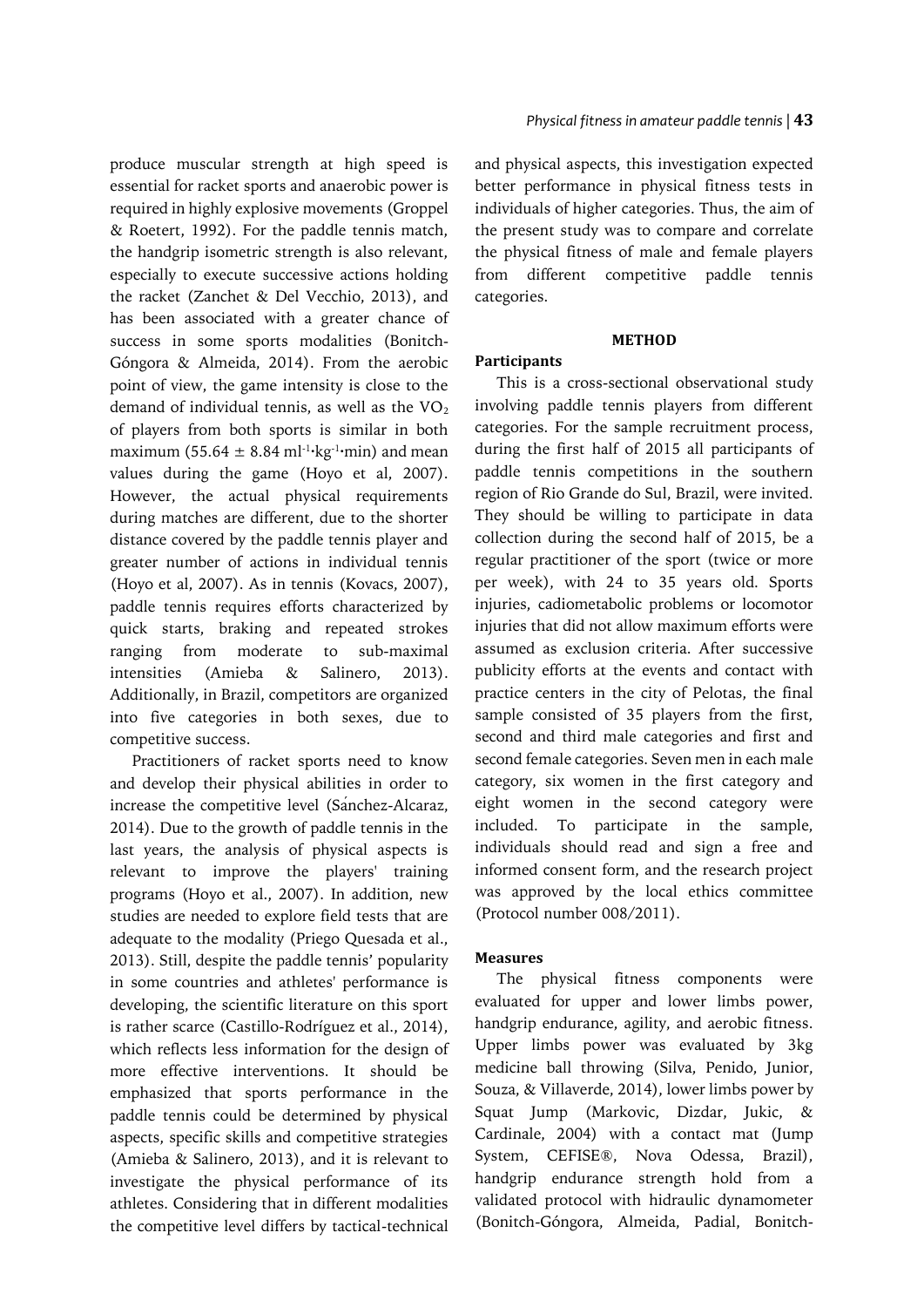Domínguez, & Feriche, 2013), agility by Handball Agility Specific Test (Iacono, Eliakim, & Meckel, 2015) registered by photocells (MultiSprint Full Kit, HidroFit®, Belo Horizonte, Brazil) and aerobic fitness by Yo-Yo Intermittente Recovery Test Level 1 in a multi-sport court (Krustrup et al., 2003).The routines were conducted by two previously trained evaluators, under continuous and proximal supervision, realized in a single session.

# **Procedures**

For evaluation, the subjects were advised to did not perform physical exercises 24h before the data collection. The nutritional habits and caffeine ingestion were not controlled; however, the subjects did not eat food for at least 2 hours before to the evaluation. The data collection were performed between 3 p.m. and 6 p.m. on a parquet court and temperature between 22° and 28°C. Prior to application, subjects were adequately familiarized with the tests.

Firstly, the Yo-Yo Intermittent Recovery Test Level 1 (YOYOIR1) was used to evaluate the aerobic fitness, and it consists of 20m displacements with speed controlled by beeps from an audio tape. Between each bout of 20m there is a recovery of 10 seconds (Krustrup et al., 2003). When the person was unable to cover the 20m twice, the test was finished and the whole distance covered was registered (Krustrup et al., 2003). The test was performed in a sport's court marked by cones, being 2m wide and 20m long, and a cone marking the active recovery space was placed 5m from the finish line (Krustrup et al., 2003). The subjects were familiarized with an immediate pre-test, and the relative  $VO_{2max}$  was estimated with the equation:  $VO_{2\text{max}}$  (ml<sup>-1</sup>·kg<sup>-</sup>  $1$ ·min) = distance (m)  $\times$  0.0084 + 36.4 (Bangsbo, Iaia, & Krustrup, 2008). Heart rate (HR) values were recorded before and after with cardiofrequencimeters (POLAR™ RS800CX). The final HR was considered as maximal HR  $(HR<sub>max</sub>)$ , and previous data indicate that this HR value tends to be similar in 99-100% when compared to the treadmill test, besides showing correlation coefficient test-retest of 0.99 and coefficient of variation of 8.5% (Krustrup et al., 2003).

Agility was measured by the Handball Agility Specific Test (HAST), which was chosen because it exhibited five changes of direction at short distances, and included back and forth races, as well as lateral displacements (Iacono et al., 2015), which were very frequent in paddle tennis. For its realization, subject starts from cone 1 and runs in a straight line from 5m to cone 2, where it carries out lateral displacement of 3.5m to cone 3, again moves laterally 3.5m to the cone 4, runs from the back 5m to the cone 5, carries out the lateral displacement of 3.5m to the cone 3 and finally moves laterally by 3.5m to the cone 1. Two attempts have been made, with five minutes of interval between them, and the faster attempt was recorded as valid (Iacono et al., 2015). The timing was registered from photocells arranged in the first cone. The intra-class correlation coefficient of the HAST described is 0.92 and the typical measurement error of 2.3% (Iacono et al., 2015).

Squat Jump (SJ) was used to evaluate lower limbs power, and the procedures were performed on a contact mat. Subjects performed three vertical jump attempts with hands at the waist, maintaining initial position with 90° knee flexion, evaluated with a goniometer. Then, after three seconds in the described position, the individuals performed triple extension, propelling themselves in the highest speed and force possible, and during the flight phase the knees should be fully extended (Markovic et al., 2004). Three trials were carried out with a five-minute interval between them and the best was considered. SJ exhibits Cronbach's alpha of 0.97, with a coefficient of variation of 2.4% to 4.6% (Markovic et al., 2004).

The upper limbs power was evaluated through Medicine Ball Throwing (MBT), which was performed with the dominant hand, with the participant sitting in a chair leaning against a wall with his feet on the ground (Silva et al., 2014). The subjects positioned themselves with the trunk resting on the back of the chair held by a strip below the chest. The 3kg medicine ball was held by the subject with a 90° elbow flexion and abduction and then thrown as far as possible over an inextensible demarcation (Silva et al., 2014). The performance was evaluated by the distance in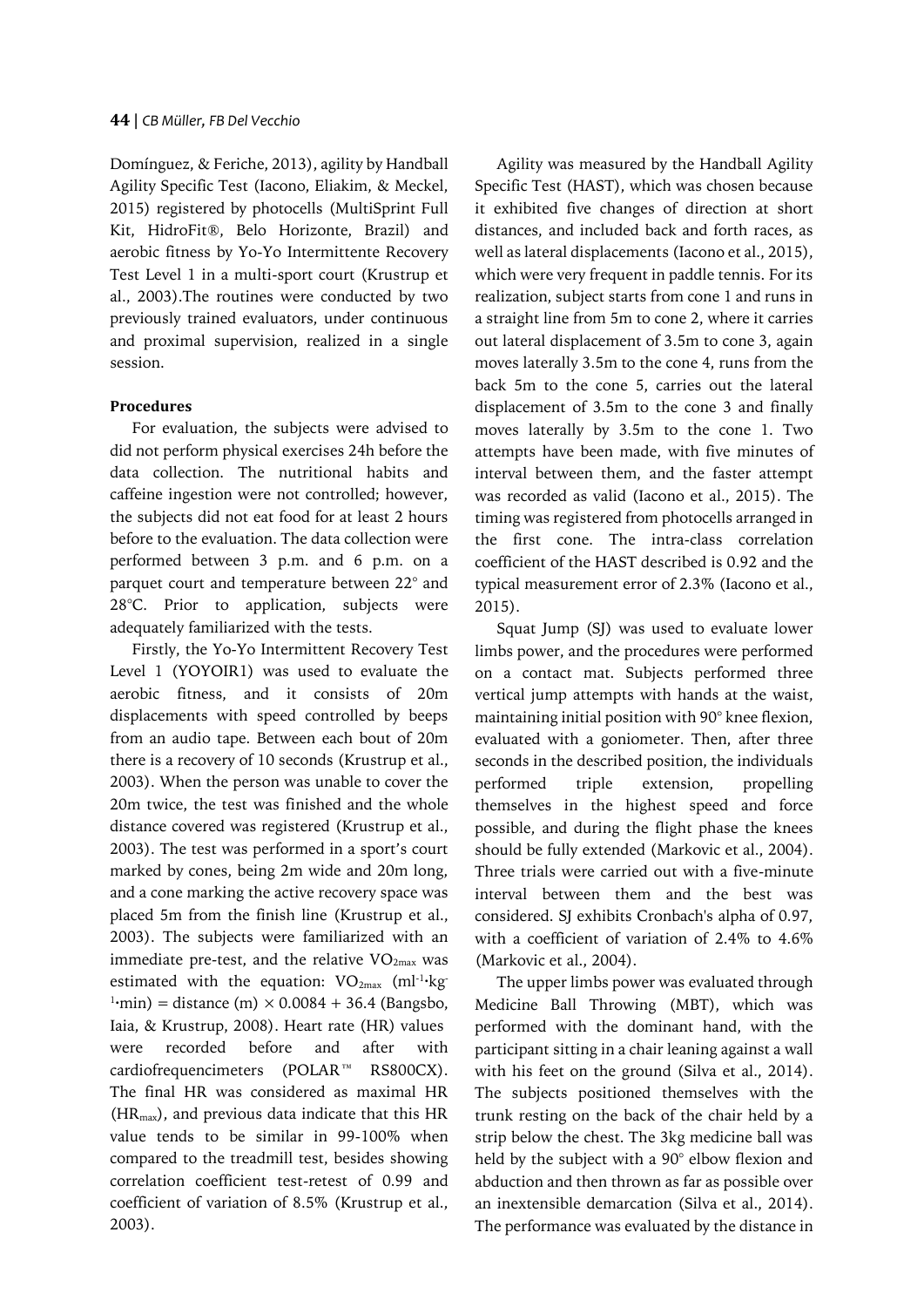meters between the front feet of the chair and the first contact of the ball on the ground. Three trials were performed with a three minutes interval between them and the mean value for the final result of the test, which showed a statistically significant correlation of 0,73 (p<0,001) with power produced in isokinetic dynamometry at 180°/s (Silva et al., 2014).

The test used for handgrip endurance strength (HES) measurement consists of eight 10-s maximum isometric contractions with a passive interval of 10 seconds, which is sensitive to detect differences between different competitive levels (Bonitch-Góngora et al., 2013). The subject sited in a chair with the back supported and feet on the floor, with neutral shoulder adduction and rotation, 90° elbow flexion, forearm in neutral position and extended wrist between 0 and 30°, with an ulnar deviation between 0 and 15°. The subjects were instructed to apply the highest strength during each repetition (Bonitch-Góngora, Almeida, Padial, Bonitch-Domínguez, & Feriche, 2013), and the highest value of each contraction was recorded. Although the psychometric characteristics of the validation of the test were not localized, it closely resembles the paddle tennis demands. The highest value of eight measures of HES was considered as the

maximum ( $HES_{\text{max}}$ ), the lowest value was assumed as the minimum ( $HES_{min}$ ), as well as the mean ( $HES_{med}$ ) and the index of fatigue ( $HES_{fatigue}$ , in %).

## **Statistical analysis**

In statistical analysis, normality verification was checked by Shapiro-Wilk test. Data are presented as mean and standard deviation and, after testing the homogeneity of variances with Levene test, comparisons between sex and level were performed with two-way analysis of variance (sex x category). When significant differences were observed, Tukey post-hoc was used to locate them. Comparisons of the values of HRmax obtained directly versus age-predicted (220−age, TANAKA, HUNT-generic or HUNT−age; Nes, Janszky, Wisloff, Stoylen, & Karlsen, 2013) were performed with t-test for paired samples, and the 95% confidence intervals of differences IC 95% (dif) are given in bpm. Correlations were performed using the Pearson test. 5% was assumed as the level of statistical significance and in analyzes of variance the value of partial square eta  $(\eta^2$ <sup>p</sup>) was presented. The analysis routines were performed in SPSS, version 20.0.

Table 1

*Descriptive measures of age, practice time and physical performance of amateur paddle players, according to sex and competitive level (N = 35)*

| $\lambda$                        |                              |                            |                  |                 |                   |                 |                 |                 |
|----------------------------------|------------------------------|----------------------------|------------------|-----------------|-------------------|-----------------|-----------------|-----------------|
|                                  | Men                          |                            |                  |                 | Women             |                 |                 | All group       |
|                                  | 1 $(n=7)$                    | 2 $(n=7)$                  | $3(n=7)$         | All $(n=21)$    | 1 $(n=6)$         | 2 $(n=8)$       | All $(n=14)$    | $(N=35)$        |
| Age (years)                      | $30.0 \pm 4.0$               | $30.6 \pm 2.3$             | $29.1 \pm 3.6$   | $29.9 \pm 3.2$  | $28.8 \pm 3.3$    | $29.6 \pm 2.1$  | $29.3 \pm 2.6$  | $29.7 \pm 3.0$  |
| Practice (years)                 | $13.3 \pm 5.3^{2.3}$         | $6.0 \pm 2.0$              | $3.9 \pm 3.7$    | $7.7 \pm 5.6$   | $6.8 \pm 5.0^2$   | $4.8 \pm 2.6$   | $5.6 \pm 3.8$   | $6.9 \pm 5.0$   |
| YOYOIR1                          |                              |                            |                  |                 |                   |                 |                 |                 |
| HR pre (bpm)                     | $80.6 \pm 10.9$              | $98.6 \pm 14.9^3$          | $81.7 \pm 7.5$   | $87.0 \pm 13.8$ | $93.8 \pm 14.1$   | $96.5 \pm 11.2$ | $95.4 \pm 12.1$ | $90.3 \pm 13.6$ |
| HR post (bpm)                    | $171.3 \pm 9.6^2$            | $182.9 \pm 7.6$            | $181.4 \pm 9.2$  | $178.5 \pm 9.9$ | $175.7 \pm 7.2^2$ | $183.0 \pm 9.7$ | $179.9 \pm 9.2$ | $179.1 \pm 9.5$ |
| Distance $(m)^*$                 | $308 \pm 82^{3}$             | $480 \pm 128$ <sup>3</sup> | $485 \pm 178$    | $424 \pm 153$   | $293 \pm 54^2$    | $190 \pm 66$    | $234 \pm 79$    | $348 \pm 159$   |
| HAST $(s)^*$                     | $8.3 \pm 0.6$                | $7.9 \pm 0.4$              | $8.3 \pm 0.7$    | $8.2 \pm 0.6$   | $8.8 \pm 0.6$     | $9.8 \pm 0.7$   | $9.4 \pm 0.8$   | $8.7 \pm 0.9$   |
| VJ $(cm)^*$                      | $33.6 \pm 4.8$               | $36.2 \pm 3.2$             | $34.0 \pm 5.9^2$ | $34.6 \pm 4.7$  | $28.4 \pm 5.3^2$  | $20.5 \pm 4.6$  | $23.9 \pm 6.2$  | $30.3 \pm 7.5$  |
| $MBT(m)^*$                       | 4.1 $\pm$ 0.8 <sup>2.3</sup> | $4.6 \pm 0.4^3$            | $4.8 \pm 1.1$    | $4.5 \pm 0.8$   | $3.0 \pm 0.3$     | $2.7 \pm 0.2$   | $2.8 \pm 0.3$   | $3.8 \pm 1.1$   |
| $HES_{max}$ (kgf)*               | $46.3 \pm 11.7^{2.3}$        | $51.6 \pm 5.4^3$           | $49.0 \pm 6.0$   | $49.0 \pm 8.1$  | $30.3 \pm 2.7$    | $29.6 \pm 4.3$  | $29.9 \pm 3.6$  | $41.3 \pm 11.5$ |
| $\text{HES}_{\text{min}}$ (kgf)* | $31.3 \pm 8.0$               | $32.6 \pm 4.2$             | $29.9 \pm 3.2$   | $31.2 \pm 5.4$  | $23.0 \pm 2.7$    | $19.9 \pm 3.9$  | $21.2 \pm 3.7$  | $27.2 \pm 6.8$  |
| $HES_{med}$ (kgf)*               | $37.2 \pm 9.1$               | $39.1 \pm 4.0$             | $37.2 \pm 4.0$   | $37.8 \pm 5.9$  | $26.7 \pm 2.1$    | $23.2 \pm 3.8$  | $24.7 \pm 3.6$  | $32.6 \pm 8.3$  |
| $HESfatigue$ (%)                 | $31.7 \pm 13.1$              | $36.1 \pm 11.7$            | $38.5 \pm 7.9$   | $35.4 \pm 10.9$ | $24.3 \pm 4.6$    | $33.1 \pm 5.7$  | $29.3 \pm 6.8$  | $33.0 \pm 9.9$  |
|                                  |                              |                            |                  |                 |                   |                 |                 |                 |

*Note.* YOYOIR1: *intermittent recovery level* 1; HR = heart rate; HAST: *handebol agility specific test*; VJ = vertical jump; MBT = medicine ball throwing; RHIS: resistance handgrip isometric strength; FI: fatigue index. \* = statistically significant differences between sexes (p<0,05).  $1, 2, 3$  = statistically different from categories 1, 2 or 3 of the same sex, respectively (p<0,05).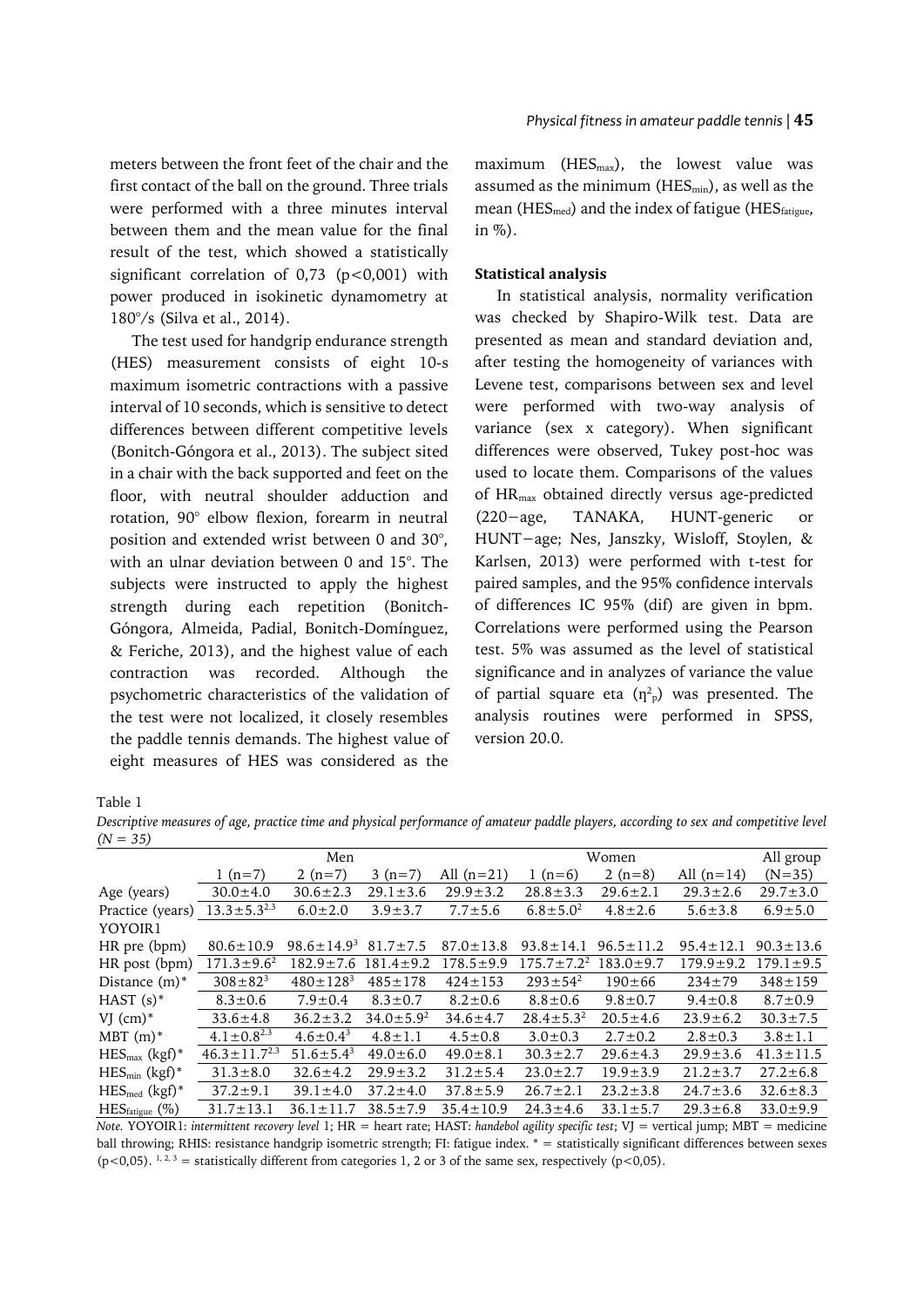#### **RESULTS**

The group had 29.7  $\pm$  3 years old, with no differences between sexes (F = 0.80;  $p =$  0.38;  $\eta^2{}_{\text{p}}$  $= 0.02$ ) or categories (F = 0.48;  $p = 0.61$ ;  $\eta_{\text{p}}^2 =$ 0.03), and  $6.9 \pm 5$  years of practice, with a longer time of exposure (F = 6.9;  $p = 0.01$ ;  $\eta^2$ <sub>P</sub> = 0.19), and with differences between categories (F  $=$ 10.35;  $p < 0.001$ ;  $\eta^2$ <sub>p</sub> = 0.41). Of the entire sample  $(N = 35)$ , only two men were left-handed, one in the  $1^{st}$  category and the other in the  $2^{nd}$  category. The data related to the execution time and the effectiveness of the physical tests are presented in table 1.

The multivariate statistical analysis revealed significant differences between sexes ( $F = 10.61$ ;  $p < 0.001$ ;  $\eta^2$ <sub>p</sub> = 0.87), categories (F = 2.43; *p* = 0.006;  $\eta_{\text{p}}^2$  = 0.59) and significant interactions between sex and category ( $F = 4.03$ ;  $p = 0.003$ ;  $\eta_{\rm p}^2$  = 0.72). Sex differences were identified in YoYo IRL1-related variables ( $F = 12.89$ ;  $p = 0.01$ ;  $\eta_{\rm p}^2$  = 0.30), HAST agility tests (F = 26.98; *p* < 0.001;  $\eta_{\text{\tiny P}}^2 = 0.47$ ), SJ (F = 32.87;  $p < 0.001$ ;  $\eta_{\text{\tiny P}}^2$  $= 0.52$ ), MBT (F = 36.73;  $p < 0.001$ ;  $\eta^2$ <sub>p</sub>=0.55);  $\text{HES}_{\text{max}}$  (F = 53.98;  $p < 0.001$ ;  $\eta^2$ <sub>p</sub> = 0.64),  $\text{HES}_{\text{min}}$  $(F = 33.11, p < 0.001, \eta^2$ <sub>p</sub> = 0.52) and HES<sub>med</sub> (F)  $= 44.57$ ;  $p < 0.001$ ;  $\eta_{p}^{2} = 0.60$ ), but not in HES<sub>fatigue</sub> (F = 2.20,  $p = 0.15$ ;  $\eta_{\text{p}}^2 = 0.07$ ). Among the categories, differences were found only in the HR pre and post YoYo IRL1 (respectively  $F =$ 3.61;  $p = 0.04$ ;  $\eta_{\text{p}}^2 = 0.19$  and  $F = 4.57$ ;  $p = 0.02$ ;  $\eta_{\rm p}^2$  = 0.23). Finally, significant interactions were

identified in the variables associated with YoYo IRL1 (F = 10.43;  $p = 0.003$ ;  $\eta_{p}^{2} = 0.26$ ); HAST  $(F = 7.9; p = 0.009; \eta_{p}^{2} = 0.21)$  and SJ  $(F = 8.14;$  $p = 0.008$ ;  $\eta_{\text{p}}^2 = 0.21$ ), which are shown in table 1.

The estimated  $VO_{2max}$  for men was 40.0  $\pm$  1.3  $mL^{-1}$ ·Kg<sup>-1</sup>·min and 38.4  $\pm$  0.7 mL<sup>-1</sup>·Kg<sup>-1</sup>·min for women, with significant differences between sexes (F = 11.38;  $p < 0.001$ ;  $\eta_{\text{p}}^2 = 0.30$ ). However, no differences were found between categories (F = 1.8;  $p = 0.17$ ;  $\eta_{\text{p}}^2 = 0.11$ ), but were identified interactions between sex and category (F = 10.4;  $p = 0.003$ ;  $\eta^2$ <sub>p</sub> = 0.26). The third category was different from the  $1<sup>st</sup>$  ( $p =$ 0.004) and  $2<sup>nd</sup>$  ( $p = 0.01$ ), which are presented in figure 1 (panel A). Regarding the  $HR_{max}$  obtained in Yo-Yo IRL1 (figure 1, panel B), statistically significant differences were observed when compared to the prediction using 220-age ( $t =$ 7.08;  $p < 0.001$ ; 95%CI = 8-14 bpm), TANAKA equation (t = 5.17;  $p < 0.001$ ; CI95%<sub>dif</sub> = 5-11 bpm), and general ( $t = 8.2$ ;  $p < 0.001$ ; CI95% = 10-16 bpm) and sex-specific equations ( $t = 8.6$ ;  $p$  $<$  0.001; CI95% = 10-17 bpm) from the HUNT study (figure 2). There were no significant correlations between the four procedures (220−age: r = 0.18; p = 0.28; TANAKA: r = 0.18;  $p = 0.29$ ; HUNT general:  $r = 0.18$ ;  $p = 0.28$ and HUNT considering sexes:  $r = 0.14$ ;  $p = 0.43$ ) (Nes, Janszky, Wisloff, Stoylen, & Karlsen, 2013).



*Figure 1.* Estimated maximum oxygen consumption and maximum heart rate values in paddle players (N = 35)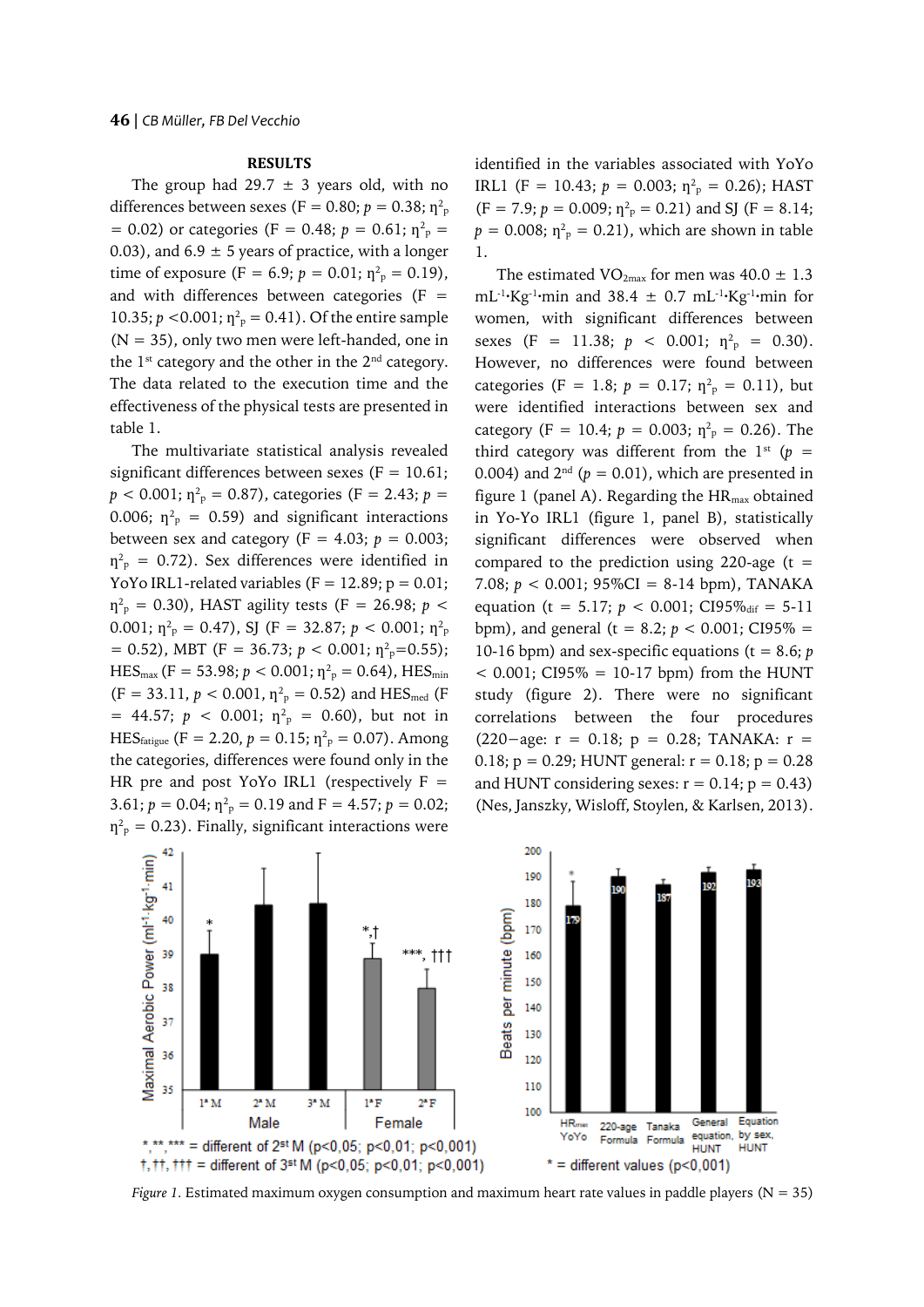Bivariate correlations were tested, which were controlled by sex and competitive category due to significant differences previously presented. Significant values of the  $HR_{max}$  in the Yo-Yo IR L1 test with distance in the same test ( $r = 0.50$ ;  $p =$ 0.003), performance in the HAST agility test ( $r =$  $-0.47$ ;  $p = 0.006$ ) and HES<sub>fatigue</sub> index (r = 0.34;  $p = 0.05$ ). The distance in YOYOIR1 correlated negatively with performance in the HAST  $(r =$ −0.46; *p* = 0.006) and in a positive way with height in the SJ ( $r = 0.57$ ;  $p = 0.001$ ). Agility in HAST correlated negatively with the upper limbs

power in MBT ( $r = -0.44$ ;  $p = 0.01$ ), HES<sub>max</sub> (r = −0.48; *p* = 0.005), HESmed (r = −0.39; *p* = 0.02) and SJ (r = −0.76; *p* < 0.001). The height in SJ, in turn, correlated with the upper limbs power in MBT ( $r = 0.57$ ;  $p = 0.001$ ), HES<sub>max</sub> ( $r =$ 0.45;  $p = 0.009$ ), HES<sub>min</sub> ( $r = 0.41$ ;  $p = 0.02$ ) and  $\text{HES}_{\text{med}}$  (r = 0.50;  $p = 0.003$ ). Finally, MBTshowed significant correlations with  $HES<sub>max</sub>$  $(r = 0.53; p = 0.001)$ , RHIS  $(r = 0.56; p = 0.001)$ and HES<sub>med</sub> ( $r = 0.66$ ;  $p < 0.001$ ). The data of the correlations of interest, by sex, are presented in figure 2.



*Figure 2. Bivariate correlations, by sex (women = gray squares, men = black lozenges)* 

## **DISCUSSION**

The present study aimed to evaluate and compare the physical fitness level of amateur paddle tennis players. The main findings were: i) sex differences in YOYOIR1, HAST, SJ, MBT, as well as in the HES and ii) absence of statistically superior values in the categories of higher competitive level, being that among men, category 2 and/or 3 athletes were better than those of category 1 in the YOYOIR1, MBT and HES tests.

It is indicated that the aerobic fitness was not statistically different between categories, and this can be explained because this variable, perhaps, does not determine amateur success in paddle tennis. Furthermore, it was observed that, in addition to the technical level, the time of practice could be associated with higher categories than the cardiorespiratory fitness level. However, it is pointed out that high aerobic power can be beneficial because it delays the fatigue appearance in of high intensity moments (Nakamura, Brunetto, Hirai, Roseguini &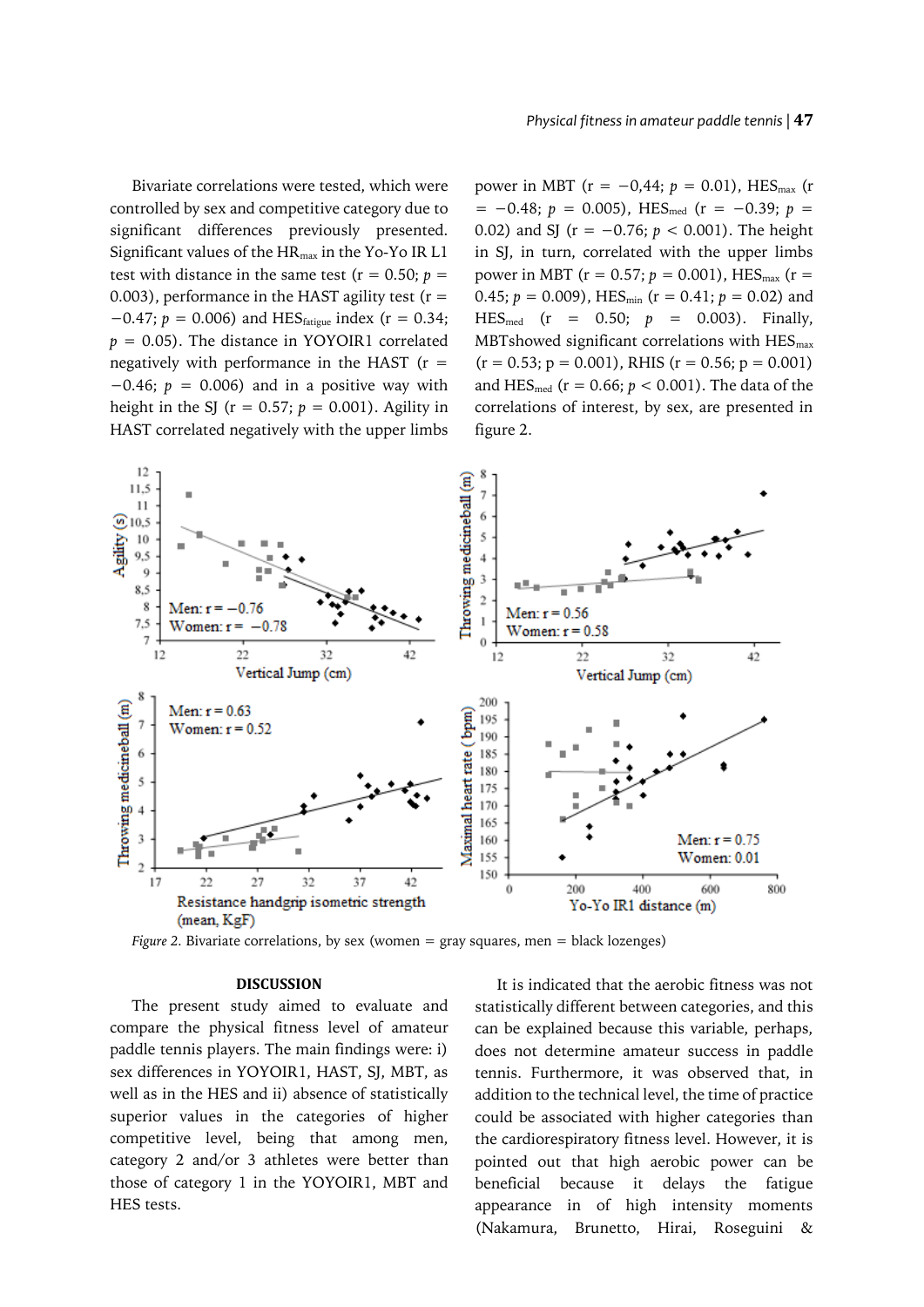Kokubun, 2005), which could be important in the paddle tennis, since the intermittent demand should be maintained during the whole time of the match (Amieba e Salinero, 2013). Elite tennis players have  $VO_{2max}$  values greater than 50 ml<sup>-</sup> <sup>1</sup>·kg<sup>-1</sup>·min in males and 42 ml<sup>-1</sup>·kg<sup>-1</sup>·min in females (Kovacs, 2007). In young players of the 2008 Brazilian badminton team (women = 15.2  $\pm$  2.06 years old and men = 17.2  $\pm$  1.2 years old) VO2max was also evaluated through Yo-Yo IR1, and women reached  $43.23 \pm 2.98$  ml<sup>-1</sup>·kg<sup>-1</sup>·min and the men reached 50.15  $\pm$  2.51 ml<sup>-1</sup>·kg<sup>-1</sup>·min (Durigan, Dourado, & Stanganelli, 2013). Among young Spanish paddle tennis players (16.57  $\pm$ 1,51 years old),  $VO<sub>2max</sub>$  values of 55.64  $\pm$  8.84 ml<sup>-</sup> <sup>1</sup>·kg<sup>-1</sup>·min were found in incremental treadmill test, and maximum heart rate of  $200.43 \pm 15.76$ bpm (Hoyo et al., 2007). In the incremental maximal treadmill test, elite female paddle tennis athletes (28.2  $\pm$  0.6 years old) achieved a VO<sub>2max</sub> of  $47 \pm 33$  ml<sup>-1</sup>·kg<sup>-1</sup>·min (Fuente et al., 2014), higher than the observed in the present study. In the present study, the use of Yo-Yo IR1 was chosen because it presented intermittent characteristics and could be performed on a court, similar to the requirements of the padle tennis game (Castillo-Rodríguez et al., 2014). In this sense, the mean values of  $VO<sub>2max</sub>$  were lower than those found in the literature, probably because the sample was composed of recreational and non-professionalprofile of our sample. The absence of significant differences between categories may be due to the fact that aerobic fitness is not determinant for sports success in paddle tennis, at least when played at regional level. The HRmax values obtained in the present study were statistically lower than those calculated by predictive equations (Nes et al., 2013). Probably for the following reasons: (i) peripheral fatigue may have caused early withdrawal of the YOYOIR1 test; (ii) the participants were not accustomed to such long and successive linear races  $(20m + 20m)$  despite its intermittent routine; and (iii) athletes did not exercise until their maximum capacity. However, the third item can be discarded due to the sample's dedication and involvement, which would increase the probability of having happened the first one. Complementarily, the

paddle tennis court is 20 meters by 10 meters, which also reinforces the possibility of not adjusting the YOYOIR1 of  $20m + 20m$  for this racket modality (Bangsbo et al., 2008).

In agreement with the well-developed aerobic component, paddle tennis practitioners need agility, which is a very relevant variable for adequate movement and correct positioning in the court (Groppel & Roetert, 1992). Agility is required, especially during acceleration, deceleration and displacement (Amieba & Salinero, 2013; Durigan et al., 2013). In the present study, it was decided to employ HAST, since it involves paddle tennis-like displacements such as pull out and rapid braking, with successive changes of direction (Amieba & Salinero, 2013). In this context, Iacono et al. (2015) evaluated elite handball players, and found better values (6.72  $\pm$  0.22 s) than those of amateur players in this study (8.2  $\pm$  0.6 s for men and  $9.4 \pm 0.8$  s for women). However, we reinforced the need for additional strategies to assess agility, including the use of racket.

In paddle tennis, some gestures require repeated and frequent use of hand grip strength, as in subsequent volleys (Zanchet & Del Vecchio, 2013). A previous study with paddle tennis athletes, it was found  $HES<sub>max</sub>$  of 40.41  $\pm$  10.98 kgf (Zanchet & Del Vecchio, 2013), similar to the results obtained in the present study  $(41.3 \pm 11.5$ kgf) for the higher effort performed within a series of eight successive actions of 10s each, with 10s intervals. Currently, there are two more frequent procedures for evaluating isometric handgrip strength. The first uses a maximum isometric handgrip strength percentage, such as 70% of this value, and records the time in which the assessed person can maintain continuously the determined value. This was done previously with tennis players and values of  $33.46 \pm 10.45$ seconds were found (Zanchet & Del Vecchio, 2013). In contrast, maintaining maximum percentage values does not seem to be the best strategy for assessing strength endurance in racket sports, given the intermittent nature of practice and racket strokes. Thus, in the present study, successive contractions were performed, which appear to be more suited to the sport's specificity (Bonitch-Góngora et al., 2013). In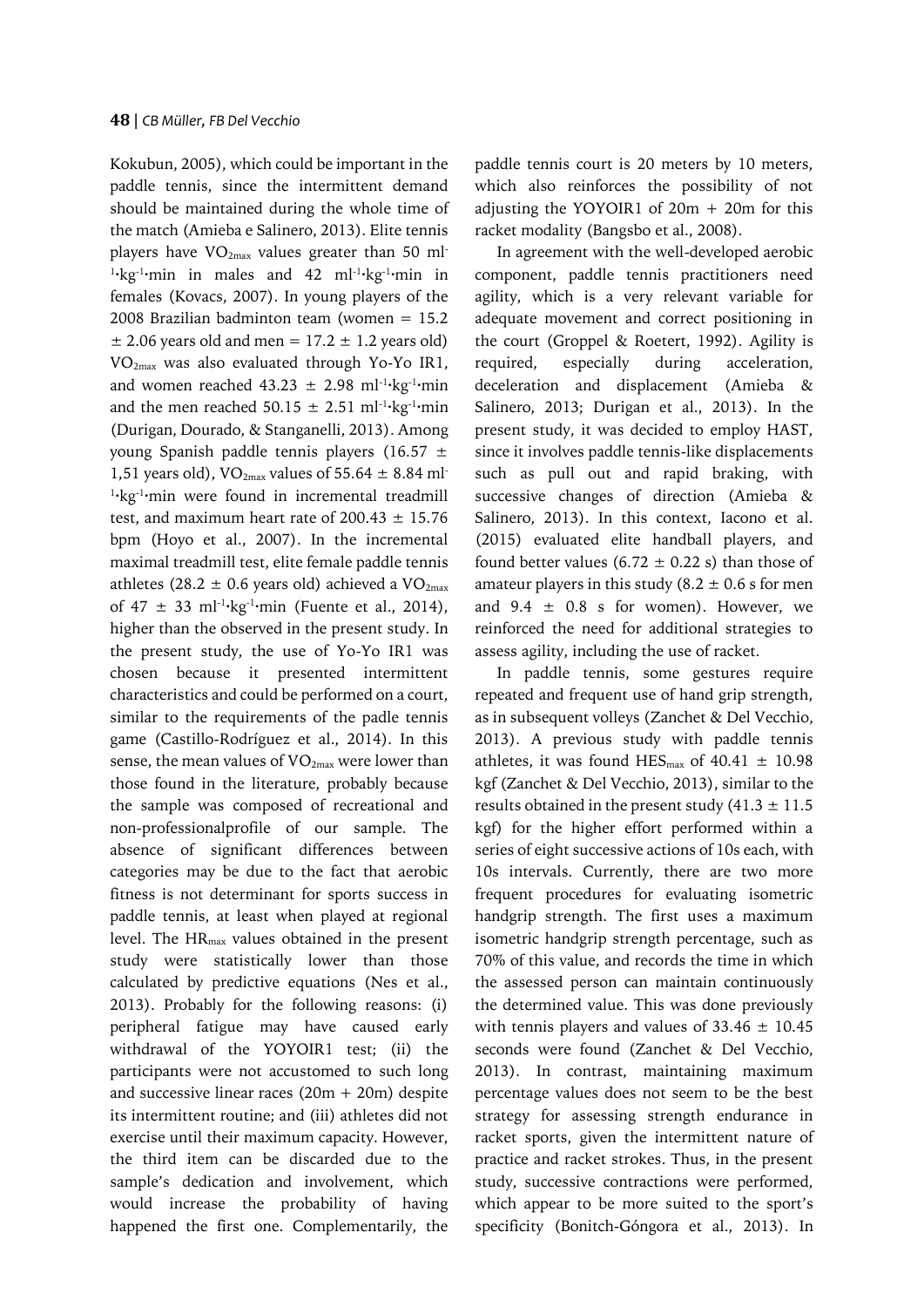addition, in the present study, the fatigue index was evaluated and, although there were differences between the sexes for HES, with higher values among men, the fatigue rate was similar to that of women, with a 33  $\pm$  9.9% fall in the whole group.

The lower limbs power is important in the paddle tennis, as the strength transfers the reaction force from the ground to the trunk and generates greater power in some blows (Girard, Micallef, & Millet, 2005). In addition, power is relevant to perform multiple changes of direction and efficient strokes with the racket (Sánchez-Alcaraz & Sánchez-Pay, 2010). In the present study, in addition to men performing better than women, second-category male players presented higher values than those of the third category, but were not inferior to those of the first ones. On the other hand, the first category women practitioners exhibited higher values than those of the second category. In general, there are no significant differences in the jump against movement among beginning, intermediate and elite tennis players (Girard et al., 2005). A study of elite and sub-elite badminton players found squat jump values of  $42.7 \pm 5.2$  and  $41.5 \pm 5.2$ cm, respectively (Ooi et al., 2009). Professional male and female badminton athletes reached 27.20 ± 2.14 cm and 36.73 ± 6.03 cm, respectively (Durigan, Dourado & Stanganelli, 2013), and were higher than the findings of the present study (men =  $34.6 \pm 4.7$  cm, women =  $23.9 \pm 6.2$  cm, whole group =  $30.3 \pm 7.5$  cm); however, the present investigation corroborates a study that involved different levels of tennis (Girard et al., 2005), indicating that there were no differences in the lower limbs power between categories.

Due to the need to apply strokes with the racket that cannot be received or countered by opponents in a small play area on the paddle, the upper limbs power could be relevant variable for competitive success (Signorile, Sandler, Smith, Stoutenberg, & Perry, 2005). However, among amateur level players of the present study, despite differences between sexes, probably due to the technical influence (Shim, Carlton, Chow, & Chae, 2005), superior performances were not observed among athletes of the higher categories.

Among athletes from Brazilian junior male and female badminton team, aged  $17.24 \pm 1.18$  years old and  $15.21 \pm 2.06$  years old, respectively, the values were  $7.54 \pm 1.01$  m for men, with medicine ball of 3kg, and  $6.98 \pm 0.78$  m for women, with medicine ball of 2kg (Campos, Daros, Mastrascusa, Dourado, & Stanganelli, 2009). These values are also higher than the present study (all =  $3.8 \pm 1.1$  m, men =  $4.8$  m and women  $= 2.8$  m), which can be explained by the mass of the implement, difference of competitive level and the age range of the samples.

Regarding the main correlations between variables, it seems that the positive value between HRmax and distance in the YOYOIR1 among men results from the fact that these male athletes exhibit better physical fitness and, therefore, achieve higher HR until exhaustion in the test (Bangsbo et al., 2008). Data from the present study corroborate Silva et al. (2011), who found a high correlation  $(r = 0.71)$  between Yo-Yo IR2 and HR<sub>max</sub> in soccer players. However, as shown in the last panel (figure 3, panel D), the women did not present a significant correlation (r = 0.01), and the distance reached by them may have been insufficient to reach HR<sub>max</sub>, and this can be explained by the fact that most have never performed maximal aerobic efforts. The relationship between performance in YOYOIRL1 and HAST may result from greater muscle aptitude, given the difference in energy substrates from the tests performed (Hermassi et al., 2014). There was also a significant correlation between HAST and vertical jump, which can be explained by the fact that the shortest time reached in agility tests is related to better performance in the power test, probably due to the similarity in the physical demands for the tests, especially for the elongation-shortening cycle (Picanço, Silva, & Del Vecchio, 2012).

In this study, physical activity level performed by the subjects was not recorded, so the amount and time of weekly exercise can be considered as a limitation. However, all were regular practitioners of the sport and exceeded 150 minutes per week of physical activity during leisure time. It is also indicated that the tests performed were not very specific for the paddle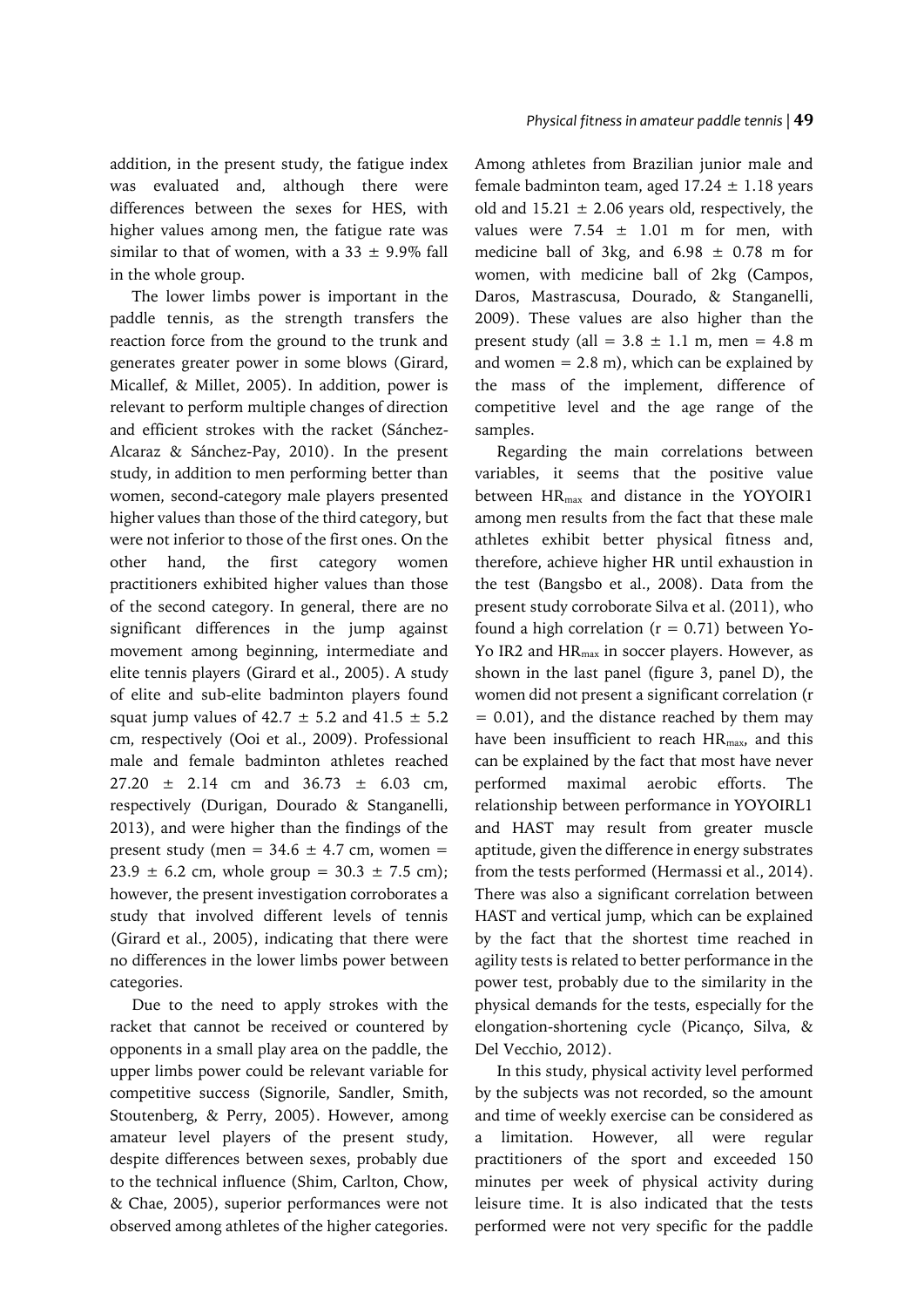tennis, because no validated tests specific to the modality were found, which provokes new investigations. However, as practical application, these results may be used to identify characteristics of paddle tennis players in different levels.

# **CONCLUSION**

In conclusion, among these amateur paddle tennis practitioners, it seems that high physical fitness is not a discriminating factor of competitive level. Possibly, players with less physical conditioning compensate this limitation with better technical and tactical development, which, in an amateur context, seems to be enough for the competitive success. This study found lower values of  $VO<sub>2max</sub>$ , agility and powerless to those presented in other studies that analyzed elite and professional players, probably due to the amateur nature of the participants. Therefore, future studies can be carried out with paddle tennis players with a higher competitive level (national or continental), for possible comparisons and inferences. Small and few significant differences were found between categories in the analyzed variables, with this, it can be affirmed that in amateur sports such variables do not interfere in the competitive level. Therefore, it is suggested that new investigations involving the categories studied here investigate other variables of the physical fitness that could be determinant for the success in the sport, as well as technical-tactical patterns of the players.

**Acknowledgments:**

The authors are grateful to the subjects who kindly volunteered to participate in this study.

**Conflict of interests:**

Nothing to declare.

**Funding:** Nothing to declare.

## **REFERENCES**

Amieba, C., & Salinero, J.J. (2013). Aspectos generales de la competición em pádel y sus demandas fisiológicas. *AGON International Journal of Sport Science*, 3(2): 60-67.

- Bangsbo, J., Iaia, F.M., & Krustrup, P. (2008). The yoyo intermittent recovery test: a useful tool for evaluation of physical performance in intermittent sports. *Sports Medicine*, 38: 37-51. doi: 10.2165/00007256-200838010-00004.
- Bonitch‐Góngora, J.G., & Almeida, F. (2014). La fuerza isométrica del agarre em judô. *Revista de Artes Marciales Asiáticas*, 9: 9-19. doi: 10.18002/rama.v9i1.1030.
- Bonitch-Góngora, J.G., Almeida, F., Padial, P., Bonitch-Domínguez, J.G., & Feriche B. (2013). Maximal isometric handgrip strength and endurance differences between elite and non-elite young judo athletes. *Archives of Budo*, 4: 239-248.
- Campos, F.A.D., Daros, L.B., Mastrascusa, V., Dourado, A.C., & Stanganelli, L.C.R. (2009). Anthopometric profile and motor performance of junior badminton players. *Brazilian Journal of Biomotricity*, 3: 146-151.
- Castillo-Rodríguez, A. (2011). Evaluación fisiológica através del método de entrenamiento integral em deportistas de pádel de 2ª categoria. *Comunicación Del Congreso Internacional em Ciencias de La Actividad Física y del Deporte: Investigación, desarrollo e innovación*, UPV-EHU.
- Castillo-Rodríguez, A., Hernández-Mendo, A., & Alvero-Cruz, J.R. (2014). Morfología del jugador de élite de pádel - Comparación con otros deportes de raqueta. *International Journal of Morphology*, 32(1), 177-182. doi: 10.4067/S0717- 95022014000100030.
- Durigan, J.Z., Dourado, A.C., & Stanganelli, L.C.R. (2013). Características antropométricas e de desempenho motor de atletas da seleção brasileira de badminton. *Revista Brasileira de Prescrição & Fisiologia do Exercício*, 7: 161-166.
- Fuente, F.P., Zagalaz, J.C., Benedí, D.O., Hijós, A.Q., Castellar, S.A.I., & Otín, C.C. (2014). Análisis antropométrico, fisiológico y temporal em jugadoras de pádel de elite. *Retos,* 25: 107-112.
- García, A., Bartolomé, I., Díaz, J., Muñoz, J., & Muñoz, D. (2014). Análisis de variables temporales en pádel y surelación com otras variables contextuales. Facultad de Ciencias del Deporte, Universidad de Extremadura. Available in: padelscience.com, number 13.
- Girard, O., Micallef, J.P., & Millet, G.P. (2005). Lower-Limb activity during the power serve in tennis: effects of performance level. *Medicine & Science in Sports & Exercise*, 37: 1021-1029. doi: 10.1249/01.mss.0000171619.99391.
- Groppel, J.L., & Roetert, E.P. (1992). Applied physiology of tennis. *Sports Medicine*, 14(4): 260- 268. doi: 10.1136/bjsm.2005.023309.
- Hermassi, S., Aouadi, R., Khalifa, R., Tillaar, R.V.D., Shephard, R.J., Chelly, M.S. (2014). Relationships between the yo-yo intermittent recovery test and anaerobic performance tests in adolescent handball players. *Journal of Human*